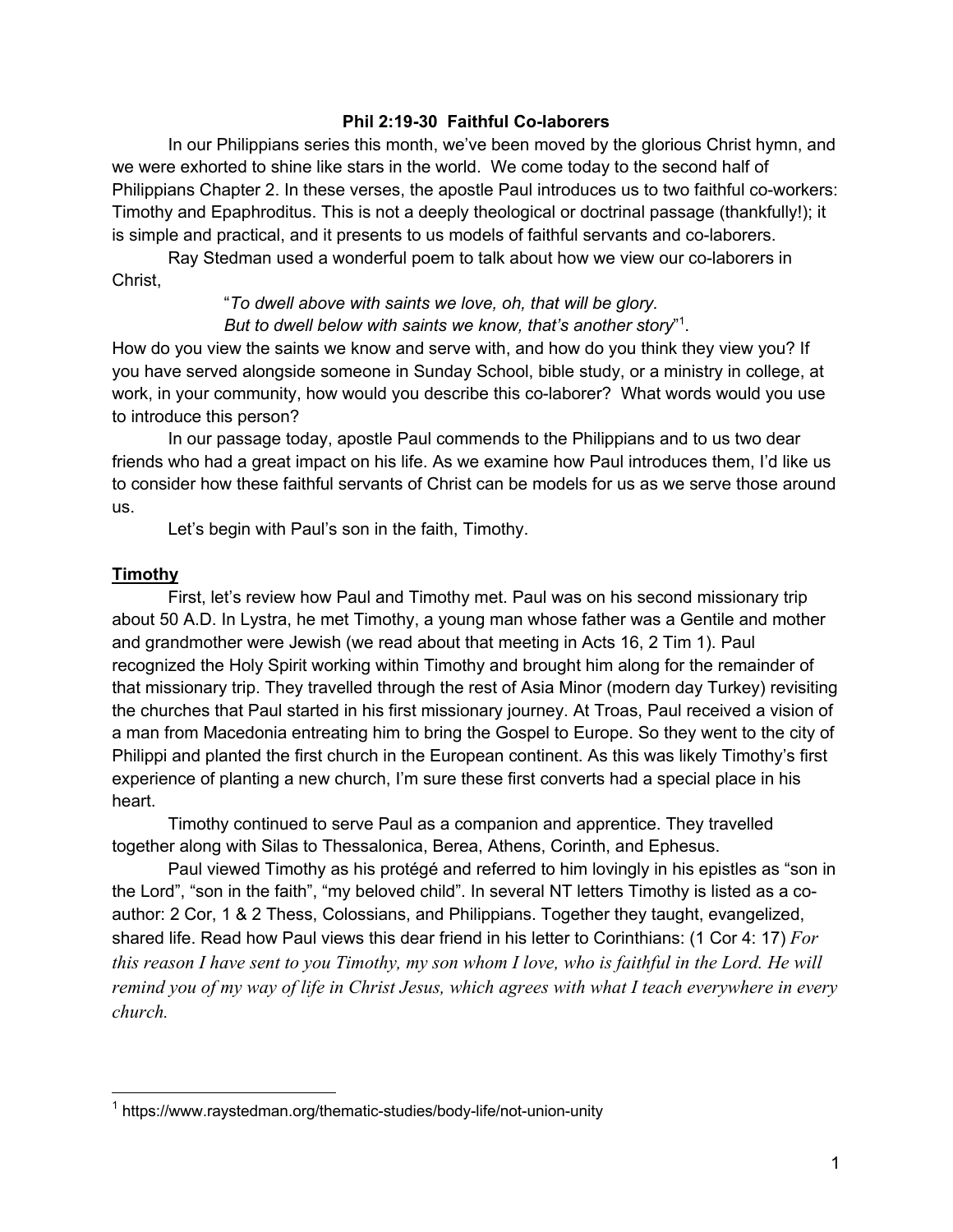Ten years after the Philippian church was planted, Paul writes to Philippians and commends Timothy as a follower of Jesus and a faithful friend. We pick up Paul's message to Philippians in chapter 2, verse 19:

*19 I hope in the Lord Jesus to send Timothy to you soon, so that I too may be cheered by news of you. 20 For I have no one like him, who will be genuinely concerned for your welfare. 21 For they all seek their own interests, not those of Jesus Christ. 22 But you know Timothy's proven worth, how as a son with a father he has served with me in the gospel. 23 I hope therefore to send him just as soon as I see how it will go with me, 24 and I trust in the Lord that shortly I myself will come also.* Phil 2:19-24 (ESV)

First and foremost, Timothy, like Paul, was a bond-servant of Christ. We read in the first verse of this letter: "Paul and Timothy, bond-servants (*douloi*) of Christ Jesus." Being a "*doulos*" means that Timothy was a "slave" to Christ, completely under the authority and protection of his Master, serving Him with his whole heart and soul.

Second, Timothy was unique to Paul; " *I have no one like him*". The Greek word Paul used in verse 20 can be translated as "kindred spirit". They were like-minded, completely aligned in thinking, attitude, and action. That's how "kindred spirit" can be exhibited: to have shared goals, ministry, and experience. Paul became a spiritual father who encouraged and trained Timothy for a decade. And Timothy was glad to serve Paul, becoming a "son in the faith" (1 Tim 1:2), learning from Paul's leadership and example. Paul wrote to Timothy in 2 Timothy 3:10 "*You, however, have followed my teaching, my conduct, my aim in life, my faith, my patience, my love, my steadfastness, my persecutions and sufferings*."

What a blessing to have such a relationship as the one between Paul and Timothy! Once, a fellow believer at a previous company asked me this thought-provoking question: "do you have a 'Timothy'?" This really got me thinking about the importance of discipleship, about building spiritual relationships that have long lasting impact. "Discipleship through relationships" is one of our values of PBCC. We encourage you to be in such a mentor-mentee relationship, to train the next generation of believers.

Would you like a Timothy in your life, someone into whom you can pour your wisdom and guidance as you serve Christ together? Conversely, how about a "Paul" in your life? Someone who can mentor you, shape your spiritual walk and point you to Christ with his or her own example? If you desire to have a Paul or Timothy in your life (or both), I invite you to pray about it. Maybe come up with one or two names. Be bold to begin or renew a relationship with your "Timothy" or your "Paul".

Another characteristic Paul lists is that Timothy has genuine concern for the welfare of the Philippians. As they were Timothy's first church plant, the Philippians were likely very special to him. Paul recognizes Timothy's compassion and concern and wants to send him to care for their spiritual needs as soon possible.

Moreover, Timothy not only has concern for Philippians, he also seeks the interests of Christ, unlike other people. "*For they all seek their own interests, not those of Jesus Christ. 22 But you know Timothy's proven worth, how as a son with a father he has served with me in the gospel.*" We do not know to whom Paul was referring in verse 21, "*they all seek their own*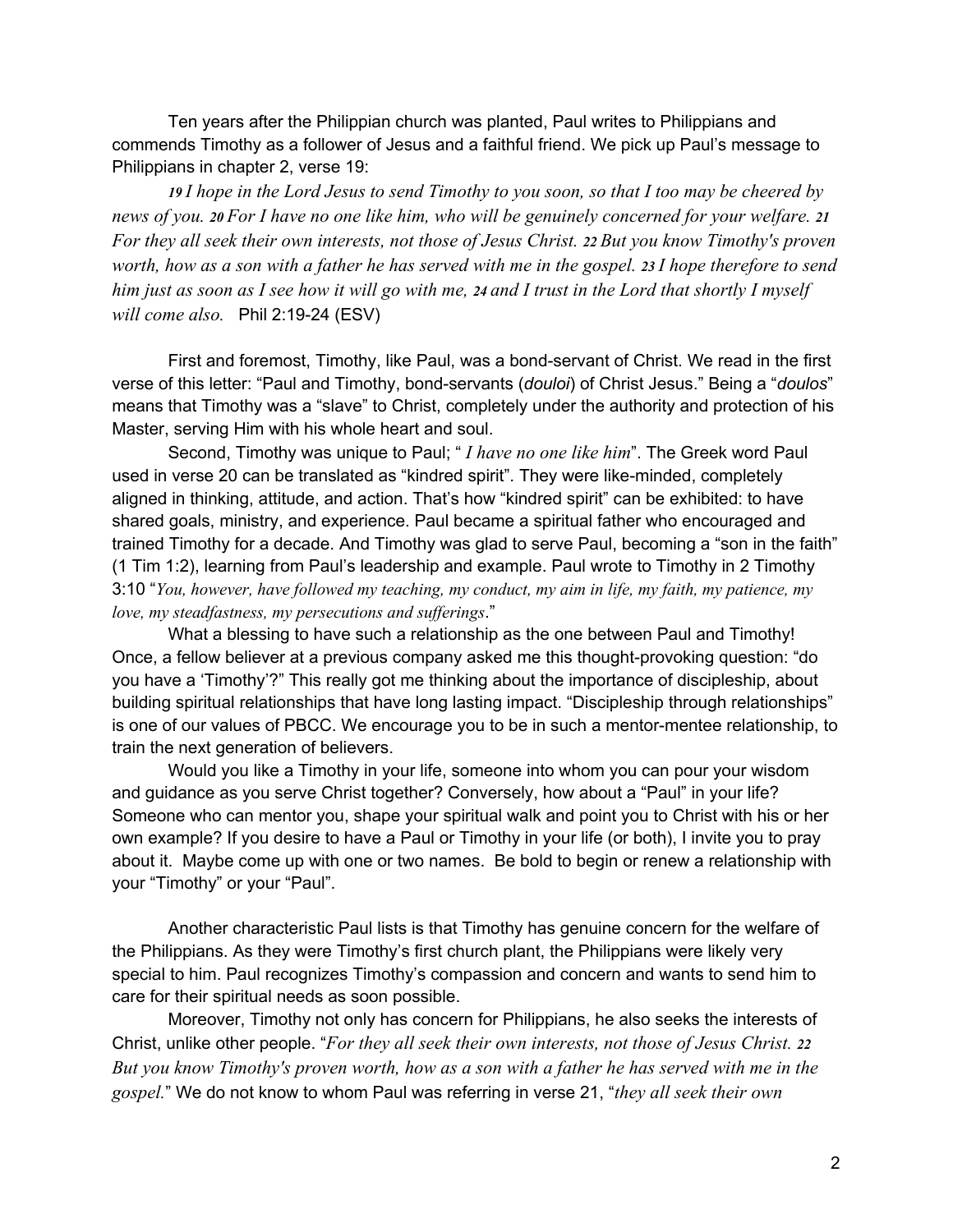*interests, not those of Jesus Christ.*" Perhaps there were believers who were distracted or were self-serving, perhaps they left their faith to pursue selfish paths. But not so Timothy. He was focused on the interests of Christ, has proven to be trustworthy and committed, and served with Paul in the gospel. So Timothy had genuine concern for others and sought after the interests of Christ.

The application of this passage to us is as follows. First, consider yourself a *doulos* - a bond-servant - of Christ and put His interests as your first priority.

Second, have the attitude of your Master, *"in your relationships with one another, have the same mindset as Christ Jesus*" (Phil 2:5). Christ's mindset was selfless obedience to God, humility and sacrifice. Then, aligned with Christ's mindset, consider others' interests above your own:

Phil 2:3-4 says: "*do nothing out of selfish ambition or vain conceit. Rather, in humility, value others above yourselves, not looking to your own interests but each of you to the interests of the others.*" Joel taught this three weeks ago; what Paul exhorted us earlier in this chapter is made concrete in the example of Timothy.

Let's bring it to practice in our lives. Is there someone in your life whom you can serve? Can you put others' interests above your own and care for them selflessly? Someone in your family, friend or neighborhood circle who may be impacted by the COVID-19 shelter in place, or someone who is struggling with isolation that can really use a friendly chat or zoom call? Will you reach out to that person this week in the name Christ - humbly and genuinely concerned for them?

Now let's turn to Paul's second faithful co-laborer: Epaphroditus.

## **Epaphroditus**

Let's revisit the history of how the Philippian church was started by Paul, Timothy, and Silas. We read in Acts Chapter 16 how, after they drove out a demon from a fortune-telling slave girl, Paul and Silas were beaten then thrown in prison. While they were in chains, they prayed and sang hymns at the top of their lungs, and God miraculously caused a great earthquake and freed them from their stocks. Having evangelized the jail warden and his household, they were freed by the authorities who apologized and escorted them out of Philippi. What a dramatic church plant! Talk about starting a church with a bang!

The Philippians loved their church planters and continued to support them during subsequent months. In Phil 4:14-16, Paul thanked them for supporting him when others failed or abandoned him. "*14 Yet it was good of you to share in my troubles. 15 Moreover, as you Philippians know, in the early days of your acquaintance with the gospel, when I set out from Macedonia, not one church shared with me in the matter of giving and receiving, except you only; 16 for even when I was in Thessalonica, you sent me aid more than once when I was in need.*"

Fast forward some 10 years, Paul is now in Rome awaiting trial by Caesar, imprisoned in a rented house and chained to Roman guards. The church in Philippi again supported Paul with a gift of money and supplies, sent via a trusted messenger and representative. This was Epaphroditus. He left his home town and travelled to Rome to minister to Paul held in captivity. Paul continues in Phil 2:25-30: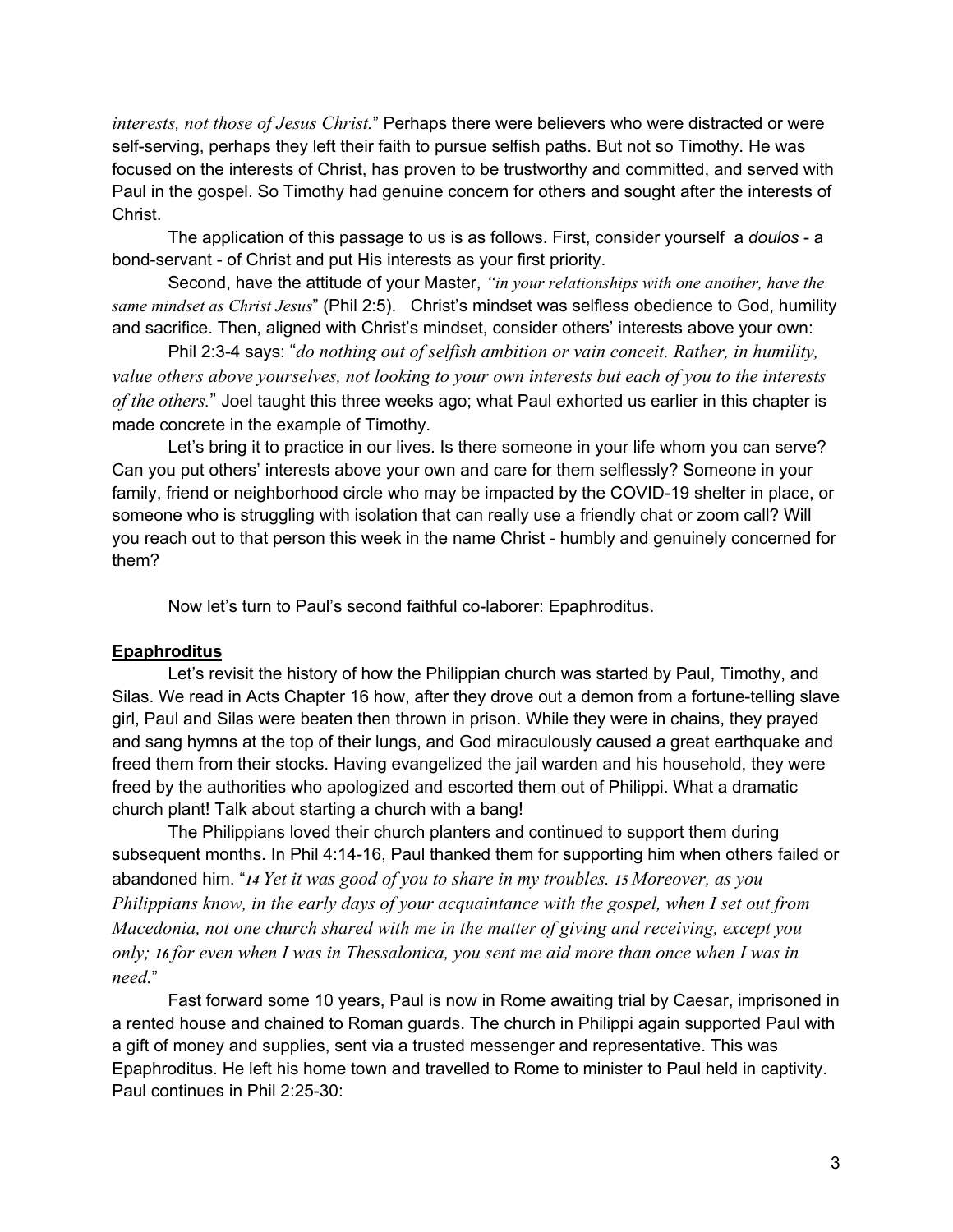*25 I have thought it necessary to send to you Epaphroditus my brother and fellow worker and fellow soldier, and your messenger and minister to my need, 26 for he has been longing for you all and has been distressed because you heard that he was ill. 27 Indeed he was ill, near to death. But God had mercy on him, and not only on him but on me also, lest I should have sorrow upon sorrow. 28 I am the more eager to send him, therefore, that you may rejoice at seeing him again, and that I may be less anxious. 29 So receive him in the Lord with all joy, and honor such men, 30 for he nearly died for the work of Christ, risking his life to complete what was lacking in your service to me.* Phil 2:25-30 (ESV)

Now, Epaphroditus apparently became gravely ill either during the trip to Rome or after he arrived and ministered to Paul. Being sick during that time was a dangerous affair; they didn't have vaccines, antibiotics or ventilators, so illness was often a death sentence. However, Epaphroditus recovered, and Paul recognized the hand of God in providing this miracle, sparing Epaphroditus' life and also merciful to Paul. Now Paul wishes to send Epaphroditus back home as his messenger, to bring encouragement and thanks to Philippians from a grateful bondservant in chains for Christ. Epaphroditus was to carry the message of thanks - this letter of Philippians - as Paul's faithful co-laborer. Let's see how Paul describes Epaphroditus.

Paul uses three terms for Epaphroditus. He calls him "*my brother and fellow worker and fellow soldier*". These describe the role Epaphroditus held in relation to Paul. "*My brother*" illustrates the intimacy Paul feels toward Epaphroditus. He considered him as dear as a brother, sharing a common Heavenly Father. "*Fellow worker*" shows that these two labored together, side-by-side, sharing the common goal of bringing Christ to others around them. This term is also used in Rom 16, 1 Cor 1, 1 Thess 3, where Paul referred to several other "co-laborers" in God's work. "*Fellow soldier*" means that Paul and Epaphroditus held the same loyalty to their commander - Jesus Christ, and they adhered to the same code of conduct, facing the same toils, hardships, and dangers. I can honestly look out to you and feel the same affection for you as Paul did; I consider you "*my brother (and sister) and fellow worker and fellow soldier*".

One preposition best describes this three-fold relationship: the prefix "co-" as in "coworker" or "co-laborer". It means "with": Paul & Epaphroditus and Timothy worked *with* each other to serve a common interest: the cause of Christ. There is camaraderie, collaboration, and community. That is the most effective way to serve Him: to labor side-by-side with each other as a group, not a "lone ranger". This is how we accomplish His work at PBCC. In our church, we are a community which participates together in God's work. I see this collaborative team work each week as dozens of people put together the livestream service each Sunday and our deacons that help with needs of the body. We serve our communities together in Collins Elementary, in West Valley Community Services, serving in City Team or Teen Challenge, in Liberia, Romania, and Mumbai. **We participate in God's work as a team**. This is another one of the values we hold dearly here at PBCC.

The fourth and fifth terms are "*messenger*" and "*minister*". These two describe who Epaphroditus is in relation to the Philippians. "*Messenger*" is actually the same term as "apostle" which means "sent forth" to do God's work. It describes a representative of the community of believers, an ambassador. "*Minister*" means servant, especially in service of God,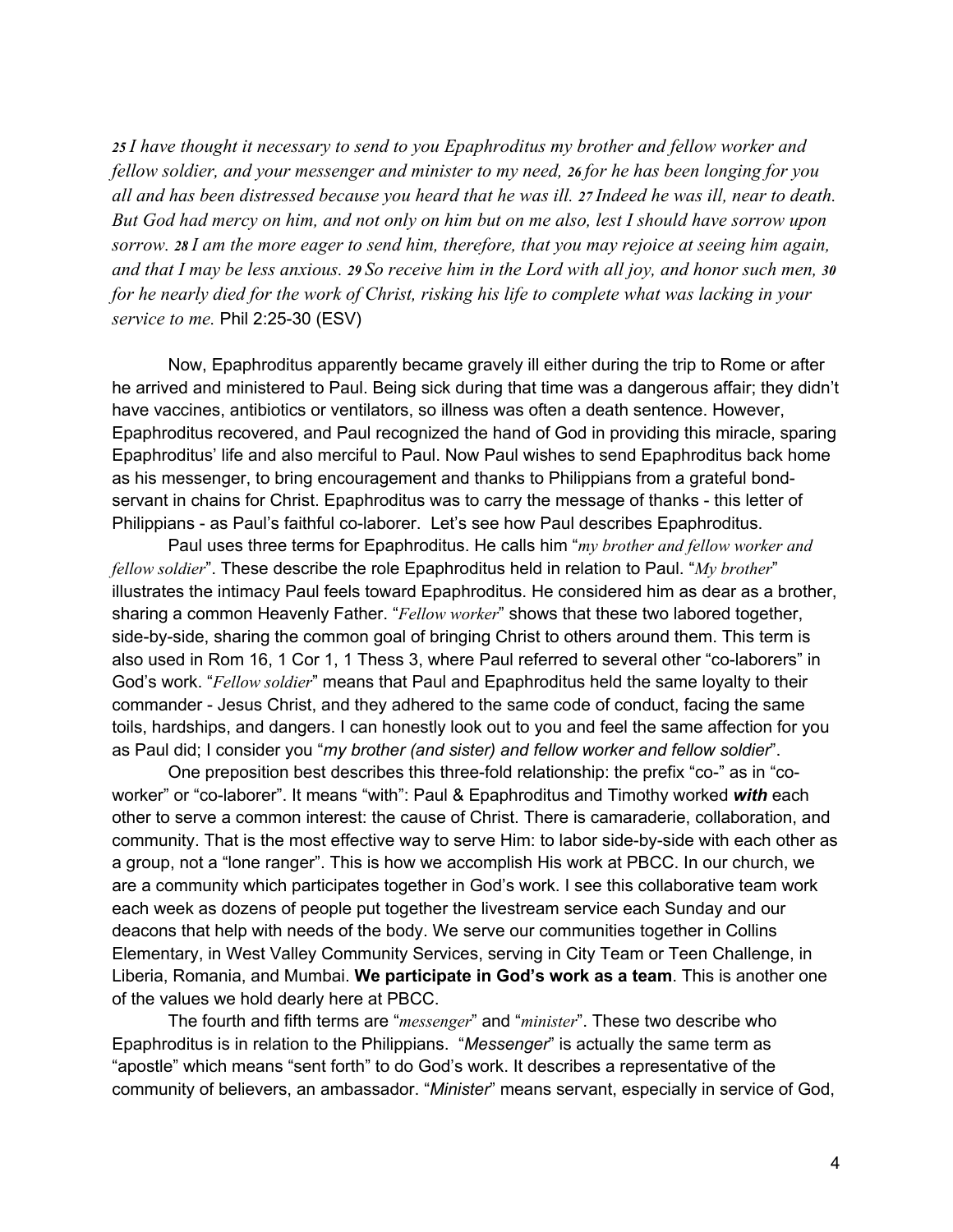essentially the same word for "priest" or a sacred servant. "Messenger" and "minister" are important roles and weighty responsibilities that Philippians entrusted to Epaphroditus. He wasn't supposed to just drop off a care package, drink a glass of lemonade, then turn around and come home. His role really was to be an ambassador representing Philippians, as well as a servant of God by being a servant to Paul.

What can we discern about the character of Epaphroditus through Paul's description? Two things: his Compassion and his Commitment.

First, Compassion. Look at Epaphroditus' response to his own illness: "*he has been longing for you all and has been distressed because you heard that he was ill."* Rather than being worried for his own life, he was in anguish for his compatriots! He was so concerned for their welfare that him being an emotional burden for them caused his own mental anguish and torment. What a compassionate man who put the interests of others above his own! This example brings to my mind my own mother's attitude for us her children. As she was dying of cancer, suffering the pain and agony during her final weeks, she was far more distressed about me worrying about her. She was more anguished for our worry, our mourning, than she feared for her own health and eventual death. That mother's heart, that selflessness, that compassion to love others. This was how Epaphroditus was: compassionate for others.

Epaphroditus' other characteristic was Commitment. His commitment to his responsibility and role were extraordinary, even extreme. He was willing to leave the comfort and safety of his home town to travel the perilous journey to Rome to serve Paul. He was committed even though it nearly cost him his life. It's hard for us today to imagine this model of sacrificial living, being willing to suffer danger to serve others. Reflecting on that attitude of selfless service and commitment, I think right now of the thousands of healthcare workers and first responders who served their community during the COVID-19 pandemic. Here are people who were willing to forsake their own safety, even their own lives, to serve the patients stricken by this virus. Indeed, some of them died in service of others. We owe them all our collective gratitude.

Timothy, Epaphroditus, and Paul are portraits of truly committed followers of Christ. Compassion and commitment, submission and sacrifice: these traits marked each one of them. They can be a model for us to imitate. More accurately, the one whom they imitated should be the model for us. Indeed, they imitated Christ, as Paul said in 1 Cor 11:1 "*Be imitators of me, as I am of Christ*". If we imitate Paul, and Paul imitated Christ, then we ought to imitate Jesus as well. The model of Christ is exemplified in the Christ Hymn earlier in this chapter. Let us soak in that marvelous passage,

"*In your relationships with one another, have the same mindset as Christ Jesus: Who, being in very nature God, did not consider equality with God something to be used to his own advantage; rather, he made himself nothing by taking the very nature of a servant, being made in human likeness. And being found in appearance as a man, he humbled himself by becoming obedient to death—even death on a cross!*" (Phil 2:5-8)

Not only did they imitate the model of Christ, all three men shared the same priority in life. Their first and foremost priority is Jesus. They are bond-servants of Christ. They look to the interests of the Lord, seeking to accomplish His will and reflect His character. Jesus first.